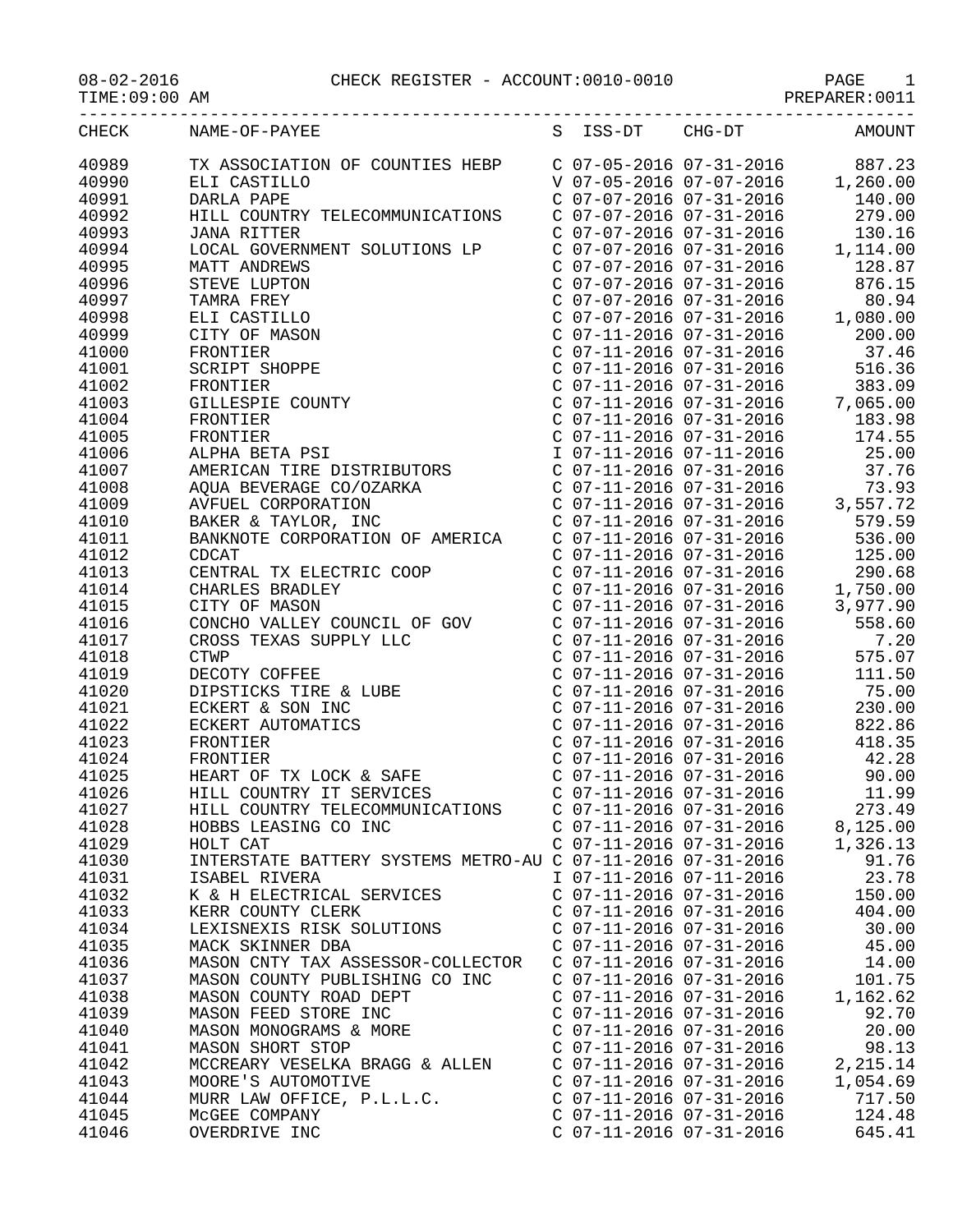|       | CHECK NAME-OF-PAYEE                                         |                           |                         | S ISS-DT CHG-DT AMOUNT |
|-------|-------------------------------------------------------------|---------------------------|-------------------------|------------------------|
| 41047 |                                                             |                           |                         |                        |
| 41048 |                                                             |                           |                         |                        |
| 41049 |                                                             |                           |                         |                        |
| 41050 |                                                             |                           |                         |                        |
| 41051 |                                                             |                           |                         |                        |
| 41052 |                                                             |                           |                         |                        |
| 41053 |                                                             |                           |                         |                        |
| 41054 |                                                             |                           |                         |                        |
| 41055 |                                                             |                           |                         |                        |
| 41056 |                                                             |                           |                         |                        |
| 41057 |                                                             |                           |                         |                        |
| 41058 |                                                             |                           |                         |                        |
| 41059 |                                                             |                           |                         |                        |
| 41060 |                                                             |                           |                         |                        |
| 41061 |                                                             |                           |                         |                        |
| 41062 |                                                             |                           |                         |                        |
| 41063 |                                                             |                           |                         |                        |
| 41064 |                                                             |                           |                         |                        |
| 41065 |                                                             |                           |                         |                        |
| 41066 |                                                             |                           |                         |                        |
| 41067 |                                                             |                           |                         |                        |
| 41068 |                                                             |                           |                         |                        |
| 41069 |                                                             |                           |                         |                        |
| 41070 |                                                             |                           |                         |                        |
| 41071 |                                                             |                           |                         |                        |
| 41072 |                                                             |                           |                         |                        |
| 41073 |                                                             |                           |                         |                        |
| 41074 |                                                             |                           |                         |                        |
| 41075 |                                                             |                           |                         |                        |
| 41076 |                                                             |                           |                         |                        |
| 41077 |                                                             |                           |                         |                        |
| 41078 |                                                             |                           |                         |                        |
| 41079 |                                                             |                           |                         |                        |
| 41080 |                                                             |                           |                         |                        |
| 41081 |                                                             |                           |                         |                        |
| 41082 |                                                             |                           |                         |                        |
| 41083 |                                                             |                           |                         |                        |
| 41084 | APPLIED CONCEPTS, INC<br>AR MANAGEMENT & SOLUTIONS LLC      |                           |                         |                        |
| 41085 |                                                             |                           | I 07-25-2016 07-25-2016 | 1,051.74               |
| 41086 | ARROW INTERNATIONAL INC                                     | $C$ 07-25-2016 07-31-2016 |                         | 560.03                 |
| 41087 | BAKER & TAYLOR, INC                                         | I 07-25-2016 07-25-2016   |                         | 143.76                 |
| 41088 | BOUND TREE MEDICAL, LLC                                     | I 07-25-2016 07-25-2016   |                         | 1,273.81               |
| 41089 | CATERPILLAR FINANCIAL SERVICES CORP I 07-25-2016 07-25-2016 |                           |                         | 3,619.65               |
| 41090 | CENTURYLINK QCC                                             | I 07-25-2016 07-25-2016   |                         | 73.35                  |
| 41091 | CIRA                                                        | I 07-25-2016 07-25-2016   |                         | 26.00                  |
| 41092 | CITIZENS INSURANCE AGENCY                                   | I 07-25-2016 07-25-2016   |                         | 50.00                  |
| 41093 | CLINICAL SOLUTIONS PHARMACY                                 | I 07-25-2016 07-25-2016   |                         | 117.73                 |
| 41094 | CLYDE MARTIN                                                | $C$ 07-25-2016 07-31-2016 |                         | 500.00                 |
| 41095 | CNH INDUSTRIAL CAPITAL AMERICA LLC                          | I 07-25-2016 07-25-2016   |                         | 3,288.23               |
| 41096 | CROSS TEXAS SUPPLY LLC                                      | $C$ 07-25-2016 07-31-2016 |                         | 40.37                  |
| 41097 | DISH                                                        | I 07-25-2016 07-25-2016   |                         | 103.98                 |
| 41098 | ELM USA                                                     | I 07-25-2016 07-25-2016   |                         | 189.78                 |
| 41099 | FRONTIER                                                    | I 07-25-2016 07-25-2016   |                         | 261.77                 |
| 41100 | HI-LINE                                                     | I 07-25-2016 07-25-2016   |                         | 341.47                 |
| 41101 | HILL COUNTRY TELECOMMUNICATIONS                             | $C$ 07-25-2016 07-31-2016 |                         | 90.83                  |
| 41102 | HOBBS LEASING CO INC                                        | $C$ 07-25-2016 07-31-2016 |                         | 10,600.00              |
| 41103 | HOLT CAT                                                    | I 07-25-2016 07-25-2016   |                         | 1,038.84               |

41104 LEXIS NEXIS I 07-25-2016 07-25-2016 190.00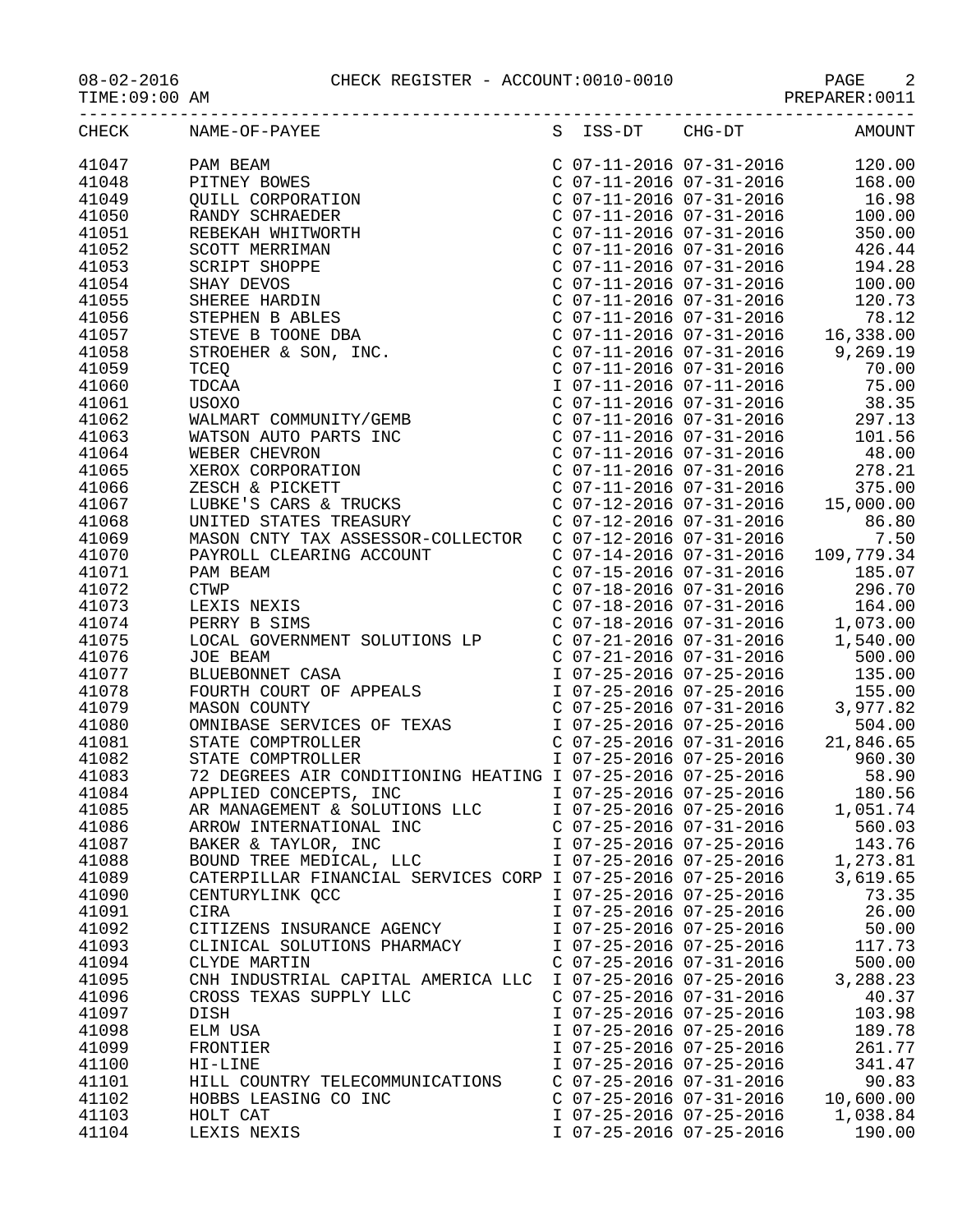08-02-2016 CHECK REGISTER - ACCOUNT:0010-0010 PAGE 3 -----------------------------------------------------------------------------------

| $08 - 02 - 2016$ |  |
|------------------|--|
|------------------|--|

TIME:09:00 AM PREPARER:0011

|  |  |  |  |  |  |  |  | AMOUNT |  |
|--|--|--|--|--|--|--|--|--------|--|

| CHECK | NAME-OF-PAYEE                                                                     |                         | S ISS-DT CHG-DT           | AMOUNT                             |
|-------|-----------------------------------------------------------------------------------|-------------------------|---------------------------|------------------------------------|
| 41105 | LOWE'S PAY AND SAVE INC                                                           |                         |                           | I 07-25-2016 07-25-2016 474.42     |
| 41106 | LUCIO MORA                                                                        |                         | C 07-25-2016 07-31-2016   | 1,275.00                           |
| 41107 | MASON BUILDING SUPPLY & RENTAL INC                                                | I 07-25-2016 07-25-2016 |                           | 1,222.80                           |
| 41108 | MASON CNTY TAX ASSESSOR-COLLECTOR                                                 |                         | $C$ 07-25-2016 07-31-2016 | 7.50                               |
| 41109 | MASON COUNTY LIBRARY                                                              |                         | C 07-25-2016 07-31-2016   | 118.88                             |
| 41110 | NORTHSTAR HILL COUNTRY HOMES LLC                                                  |                         | C 07-25-2016 07-31-2016   | 7,996.00                           |
| 41111 | OVERDRIVE INC                                                                     |                         | I 07-25-2016 07-25-2016   | 404.92                             |
| 41112 | OVERDRIVE INC<br>POTTS & REILLY LLP<br>PREMIER PAINTING                           |                         | $C$ 07-25-2016 07-31-2016 | 357.00                             |
| 41113 |                                                                                   |                         | $C$ 07-25-2016 07-31-2016 | 910.80                             |
| 41114 | QUILL CORPORATION                                                                 |                         |                           | I 07-25-2016 07-25-2016 79.76      |
| 41115 | SAN SABA FIRE SAFETY EQUIPMENT INC                                                |                         |                           | I 07-25-2016 07-25-2016 75.00      |
| 41116 | SMITHSONIAN                                                                       |                         |                           | I 07-25-2016 07-25-2016 8.00       |
| 41117 | SPECTRA ASSOCIATES, INC                                                           |                         | I 07-25-2016 07-25-2016   | 205.95                             |
| 41118 | STATE COMPTROLLER                                                                 |                         | I 07-25-2016 07-25-2016   | 5.95                               |
| 41119 | STEVEN THOMPSON                                                                   |                         | C 07-25-2016 07-31-2016   | 275.00                             |
| 41120 | THE LIBRARY STORE, INC.<br>TINA C YOUNG<br>TOPAZ CONFECTIONS<br>TRI-STAR SERVICES |                         | I 07-25-2016 07-25-2016   | 38.04                              |
| 41121 |                                                                                   |                         | C 07-25-2016 07-31-2016   | 291.60                             |
| 41122 |                                                                                   |                         |                           | I 07-25-2016 07-25-2016 39.00      |
| 41123 |                                                                                   |                         |                           | $C$ 07-25-2016 07-31-2016 33.13    |
| 41124 | WEST CENTRAL WIRELESS<br>ZESCH & PICKETT<br>RESERVE ACCOUNT                       |                         | C 07-25-2016 07-31-2016   | 199.57                             |
| 41125 |                                                                                   |                         | I 07-25-2016 07-25-2016   | 325.00                             |
| 41126 |                                                                                   |                         |                           | $I$ 07-26-2016 07-26-2016 1,000.00 |
| 41127 | CARLOS B LOPEZ                                                                    |                         | I 07-27-2016 07-27-2016   | 225.00                             |
| 41128 | LINEBARGER GOGGAN BLAIR & SAMPSON L I 07-27-2016 07-27-2016                       |                         |                           | 165.00                             |
| 41129 | PAYROLL CLEARING ACCOUNT C 07-28-2016 07-31-2016                                  |                         |                           | 125,283.39                         |